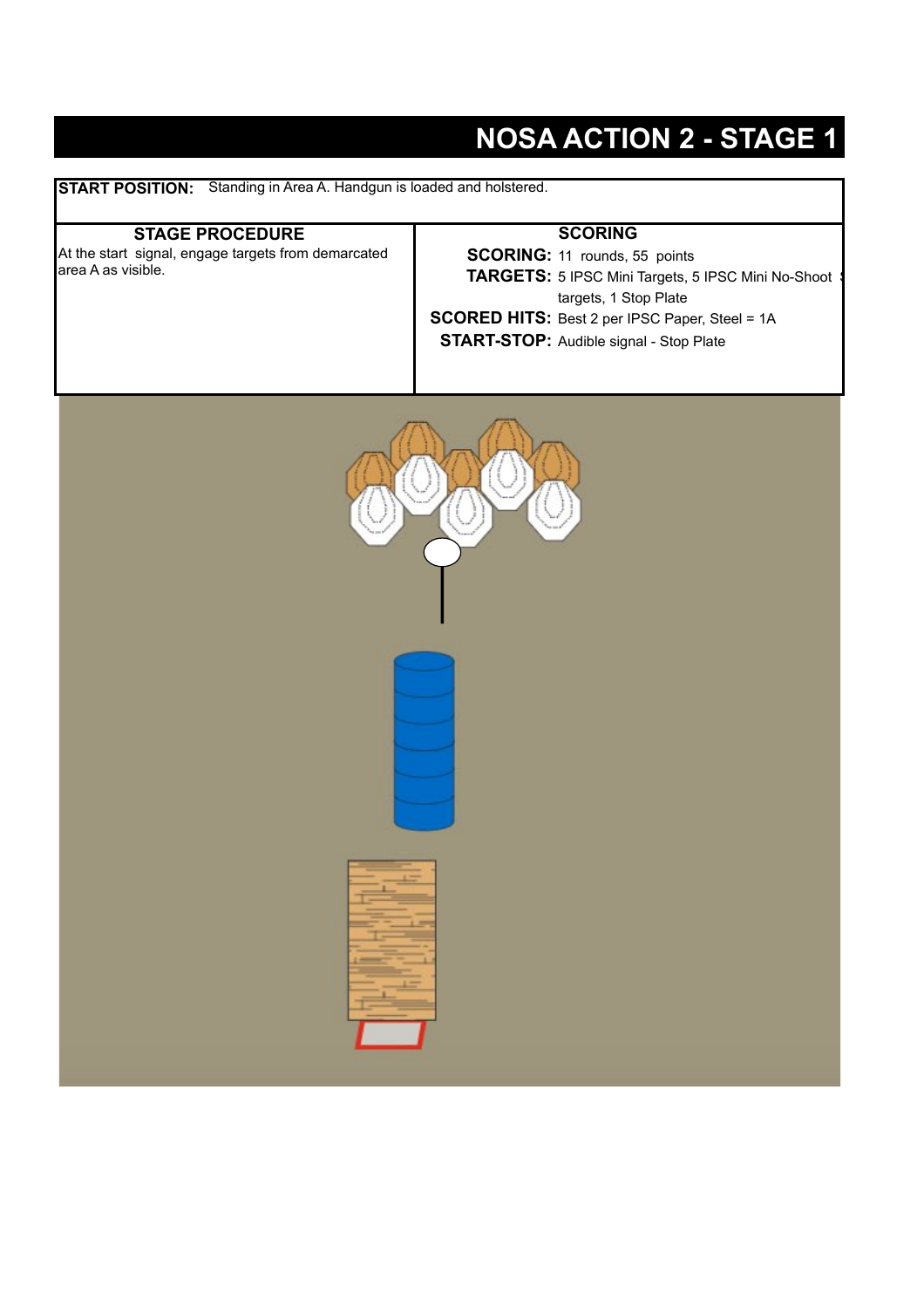

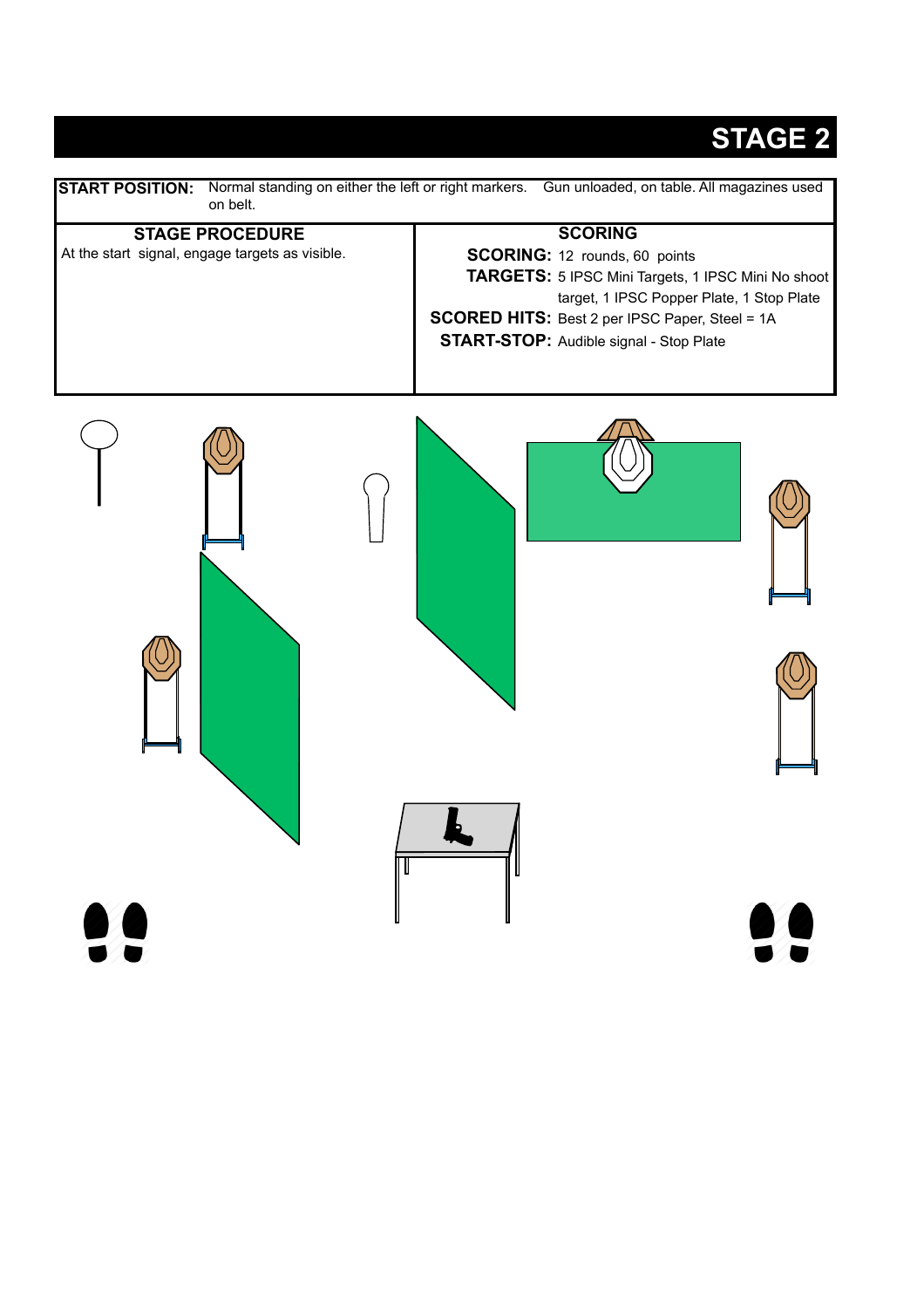**START POSITION:** Normal standing in area A. Handgun is unloaded, magazine inserted, holstered. **STAGE PROCEDURE SCORING:** 11 rounds, 55 points **TARGETS:** 2 IPSC Mini Targets, 2 IPSC Mini No shoot target, 6 IPSC Popper Plate, 1 Stop Plate **SCORED HITS:** Best 2 per IPSC Paper, Steel = 1A **START-STOP:** Audible signal - Stop Plate**SCORING** At the signal, engage targets from demarcated area A as visible.

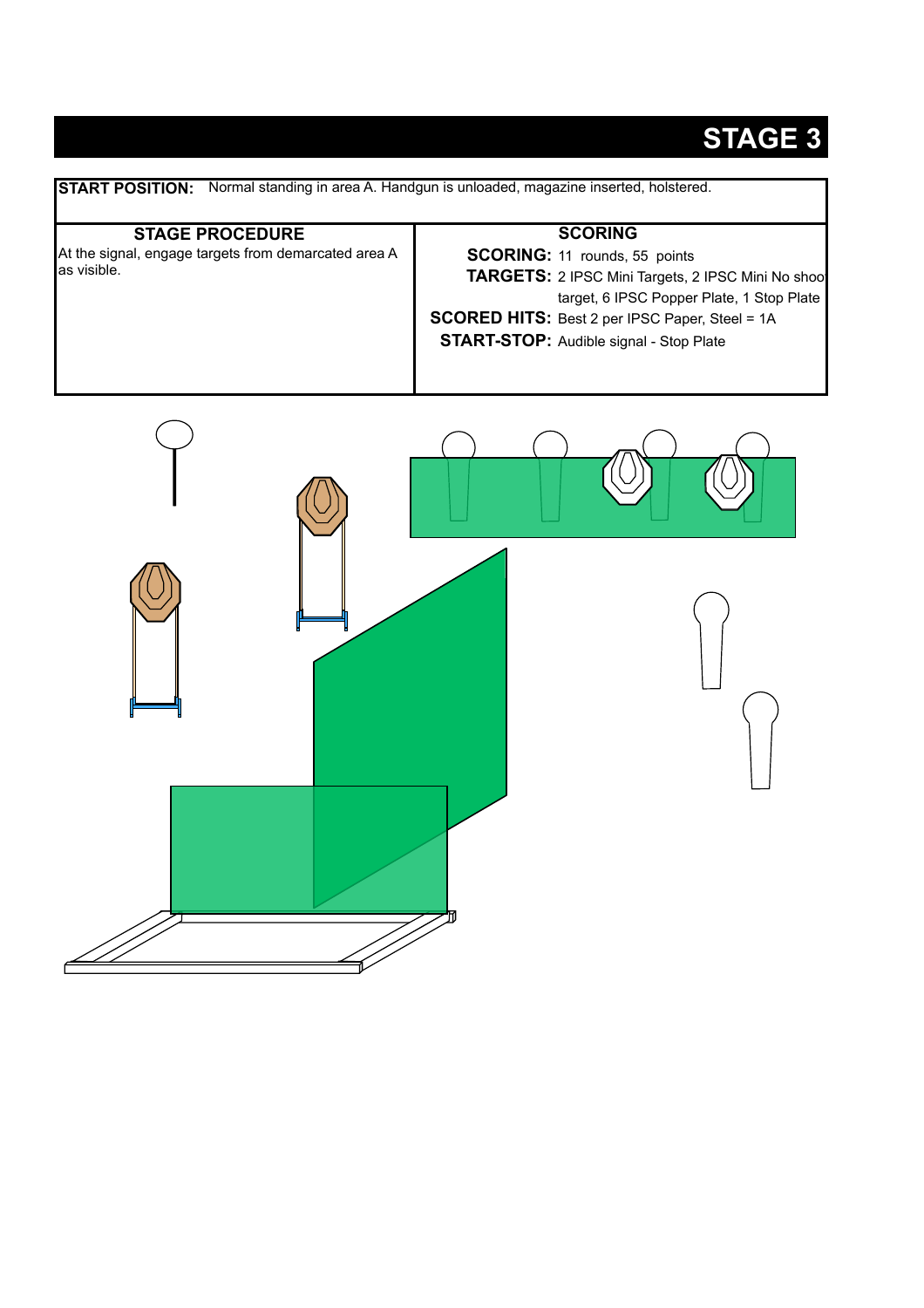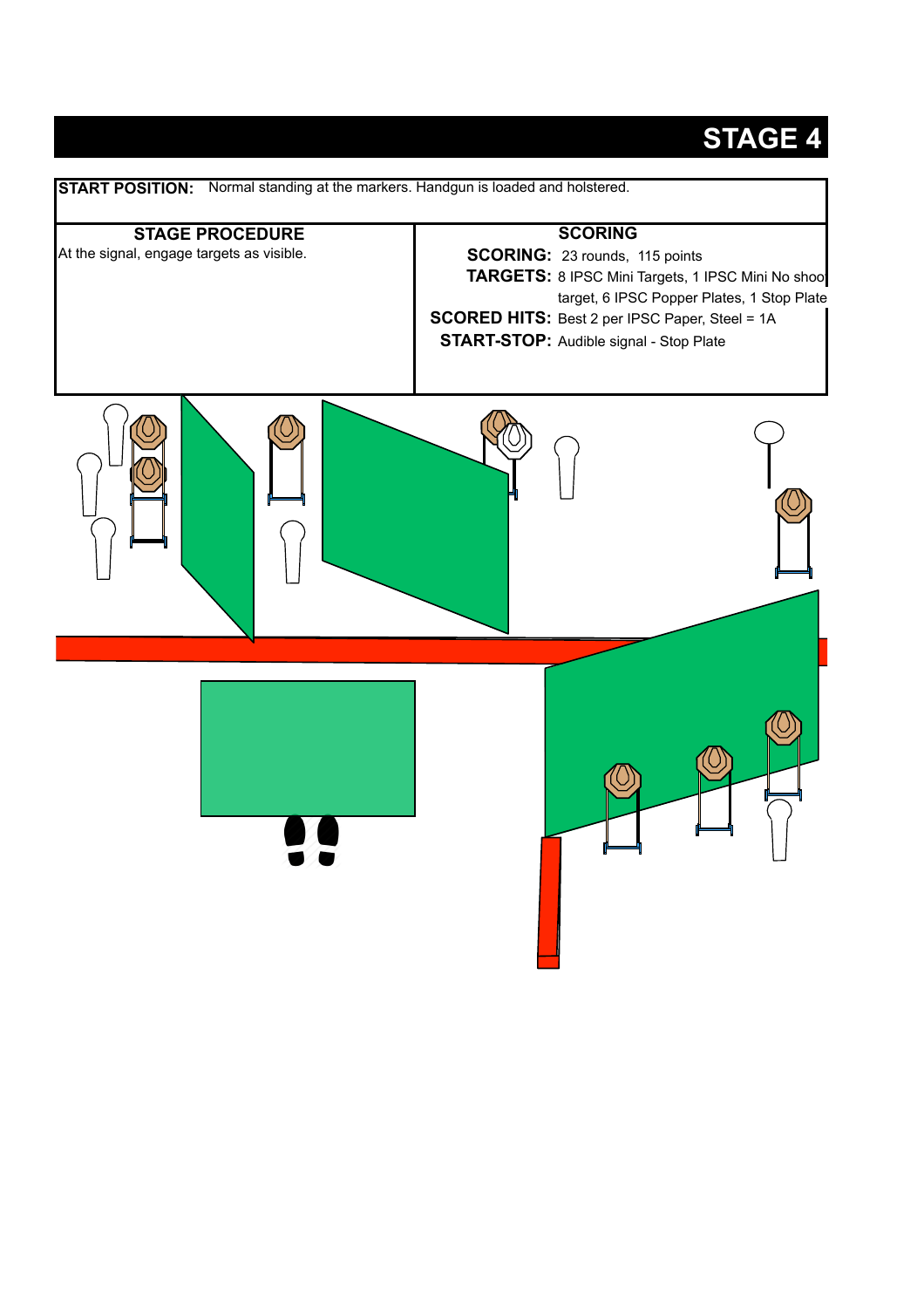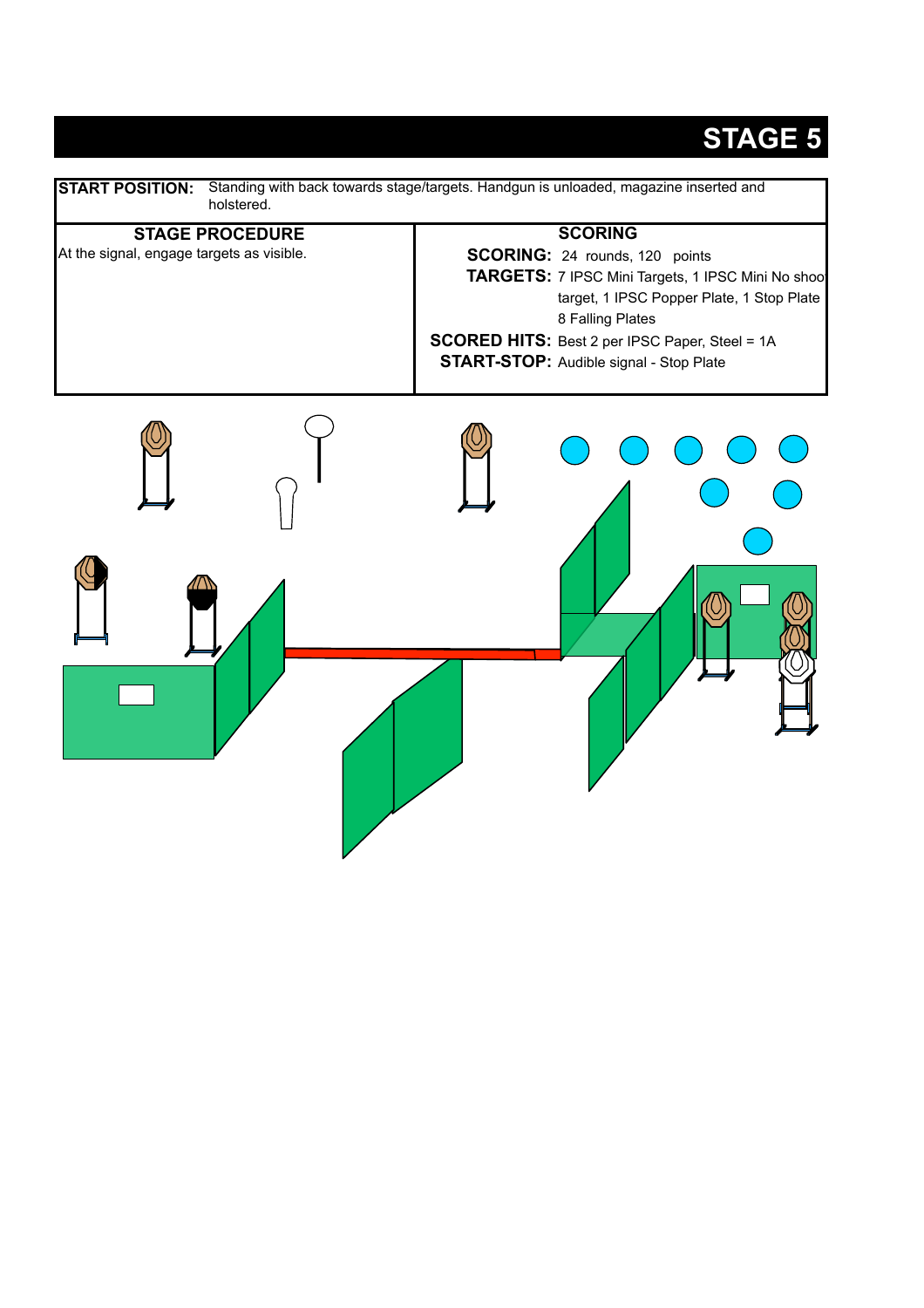